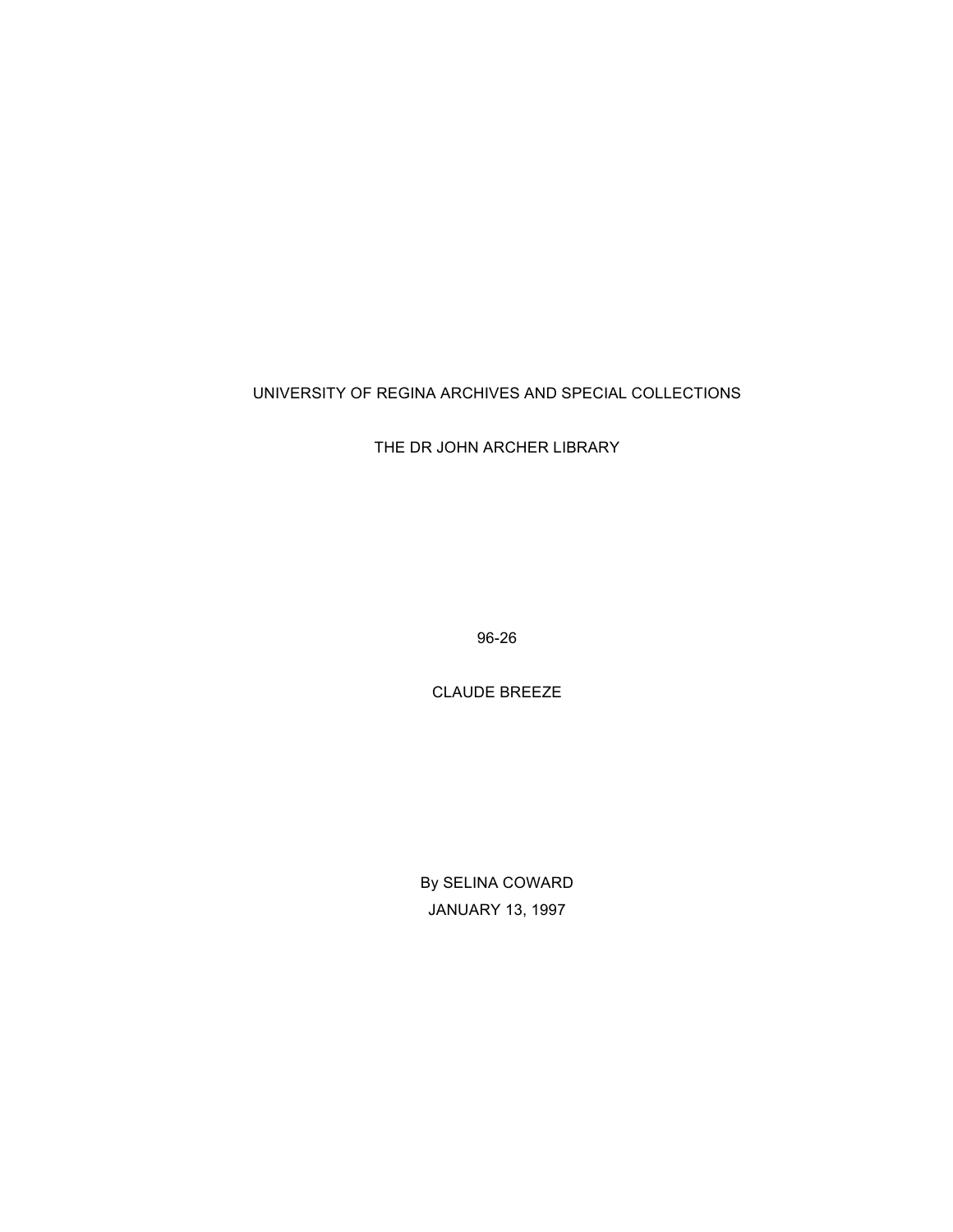1965 - 1995: predominant dates

1962 - 1996: range of dates

.92 meters of textual records

photographs

17 oversize items

## **Arrangement and description:**

This fonds is arranged on a file level.

## **Restrictions:**

One file has a restriction placed on it while another has a confidential warning.

#### **Scope and content:**

The fonds consist primarily of Fine arts/cultural events in the Toronto area in the form of exhibition programmes, newspaper/magazine articles, invitations and publicity materials. These items have been collected by Claude and Ardis Breeze.

#### **Biographical sketch:**

Claude Breeze was born in Nelson, British Columbia in 1938.

#### **Place of Residence:**

Claude Breeze currently resides in Toronto with his wife Ardis.

#### **Education:**

Claude Breeze moved to Saskatoon, Saskatchewan where he received his education and early art training. He then attended the School of Art at Regina College of the University of Saskatchewan. He graduated in 1958. In 1959 he attended the Vancouver School of Art.

#### **Occupation, life and activities:**

Claude Breeze is a painter with a national reputation and art professor.

In 1967 he was employed as a Sessional Instructor at Simon Fraser University in Burnaby, British Columbia. He was next employed at the Banff Centre School of Fine Arts in Banff, Alberta. As Artist-in-Residence from 1972 - 1975 he worked at University of Western Ontario. He went to the University of Calgary as a Sessional Visiting Instructor in 1975. From 1976 to present he is an Associate Professor at York University in Toronto, Ontario. In 1988 at the Emily Carr School of Art in Vancouver, British Columbia he was a Sessional Visiting Professor.

While in Saskatoon, Claude studied under Ernest Lindner. At Regina College, he received instruction from Roy Kiyooka, Ronald Bloore, Art McKay, Ken Lochhead and other members of the Regina Five.

# **Other significant information:**

Claude Breeze, under the sponsorship of Vancouver painter Jack Shadbolt, held his first oneman show Lovers in a Landscape at New Design Gallery in Vancouver, British Columbia. He has had many one-man shows from coast to coast in Canada and in Paris, France. He has participated in numerous group shows across Canada and also in the United States, England, France and Scotland.

Claude Breeze's paintings have been purchased by galleries and universities all across Canada and by several major Canadian corporations. He has been awarded commissions for the Bank of Nova Scotia, Pacific Centre Mall, Vancouver, British Columbia and the 300 foot ceramic mural in the Lawrence West Subway Station, Spadina Line of the Toronto Transit Commission in 1977 and the new London Court House in London, Ontario in 1974.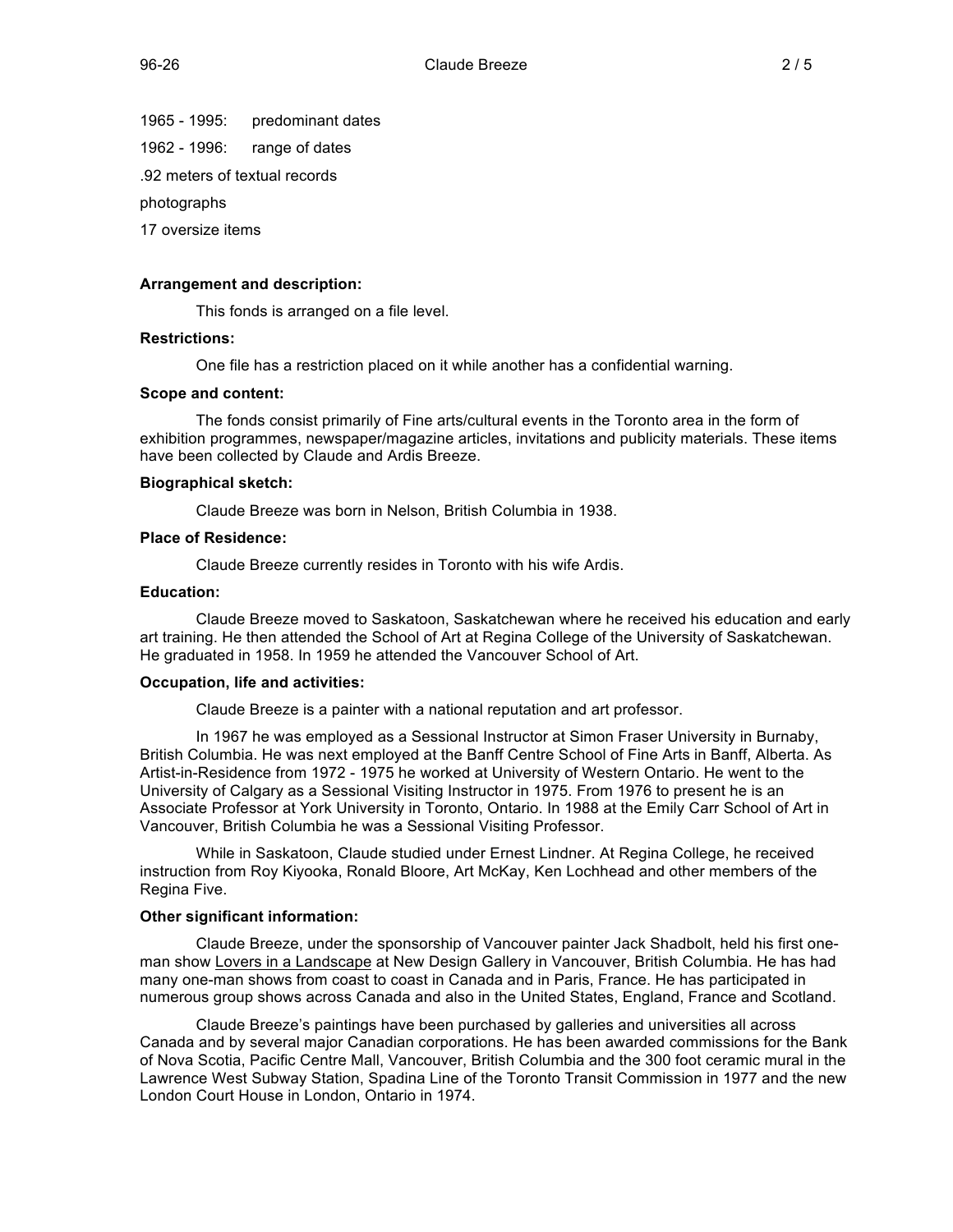He has had articles/chapters published about him in various arts magazine and books in Canada and the United States.

# **Custodial history:**

These papers remained in the custody of Claude Breeze until their donation.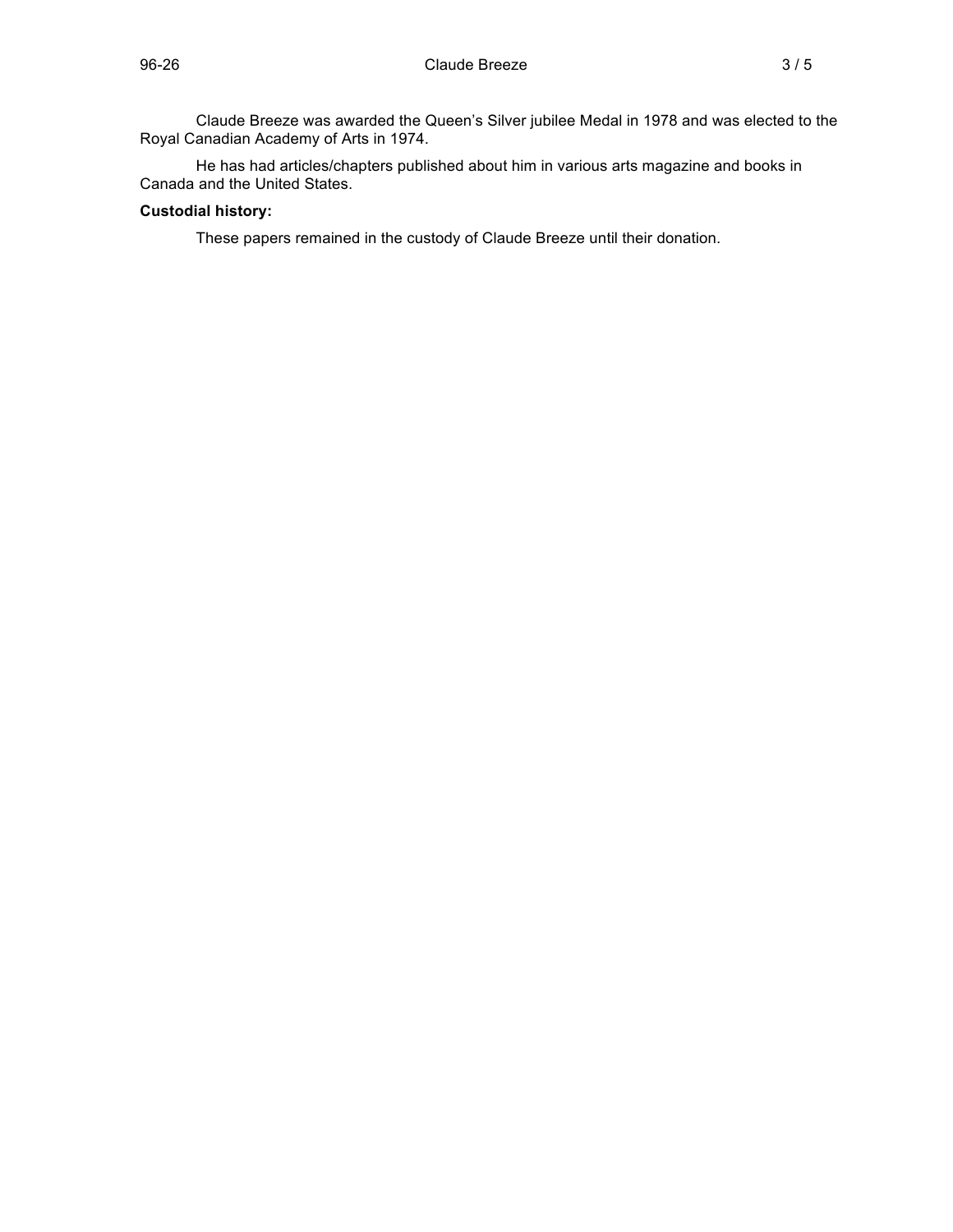| Box 1             | <b>Art Galleries</b> |                                       |                      |  |  |
|-------------------|----------------------|---------------------------------------|----------------------|--|--|
|                   | 1.                   | Programs                              | n.d., 1965 - 1991    |  |  |
|                   |                      | (includes 1 oversize item)            |                      |  |  |
|                   | 2.                   | Programs                              | 1992 - 1996          |  |  |
|                   |                      | (includes 8 oversize items)           |                      |  |  |
|                   | 3.                   | Articles on Breeze                    | n.d., 1966 - 1995    |  |  |
|                   | 4.                   | Articles on Others                    | n.d., 1972 - 1983    |  |  |
|                   | 5.                   | Articles on the Fine Arts             | 1972 - 1990          |  |  |
|                   |                      | (includes 1 oversize item)            |                      |  |  |
|                   | 6.                   | Arts Umbrella                         | 1988                 |  |  |
| <b>RESTRICTED</b> | 7.                   | The Banff Centre. School of Fine Arts | 1973                 |  |  |
|                   | 8.                   | Breeze, Ardis                         |                      |  |  |
|                   |                      | Correspondence                        | n.d., 1966 - 1995/96 |  |  |
|                   |                      | (includes 1 oversize item)            |                      |  |  |
|                   | 9.                   | Calendars                             | 1978 - 1992          |  |  |
|                   | 10.                  | Charities, Donations, etc.            | n.d., 1973 - 1995    |  |  |
|                   | 11.                  |                                       | n.d.                 |  |  |
|                   |                      | Correspondence                        |                      |  |  |
| Box 2             | 12.                  | Correspondence                        | n.d.                 |  |  |
|                   |                      | (includes 1 photograph)               |                      |  |  |
|                   | 13.                  | Correspondence                        | 1965 - 1969          |  |  |
|                   |                      | (includes 1 oversize item)            |                      |  |  |
|                   | 14.                  | Correspondence                        | 1970 - 1979          |  |  |
|                   | 15.                  | Correspondence                        | 1980 - 1989          |  |  |
|                   |                      | (includes 3 photographs)              |                      |  |  |
|                   | 16.                  | Correspondence                        | 1990 - 1995          |  |  |
|                   |                      | (includes 2 photographs)              |                      |  |  |
|                   | 17.                  | Exhibitions                           | 1962 - 1995          |  |  |
|                   | 18.                  | <b>Unholy Alliances</b>               | 1991                 |  |  |
|                   | 19.                  | <b>Curriculum Vitae</b>               |                      |  |  |
|                   | 20.                  | <b>Diaries</b>                        | 1988                 |  |  |
|                   | 21.                  | Employment                            | 1976                 |  |  |
|                   |                      | <b>Exhibition Catalogues</b>          |                      |  |  |
|                   | 22.                  | Claude Breeze                         | 1965 - 1996          |  |  |
|                   |                      |                                       |                      |  |  |
| Box 3             | Others               |                                       |                      |  |  |
|                   | 23.                  | Group Shows                           | n.d.                 |  |  |
|                   | 24.                  | <b>Group Shows</b>                    | 1963 - 1989          |  |  |
|                   |                      | (includes 2 oversize item)            |                      |  |  |
|                   | 25.                  | Group Shows                           | 1990 - 1992          |  |  |
|                   |                      | (includes 2 oversize item)            |                      |  |  |
|                   | 26.                  | <b>Group Shows</b>                    | 1993 - 1996          |  |  |
|                   |                      | (includes 1 oversize item)            |                      |  |  |
|                   | One Man Shows        |                                       |                      |  |  |
|                   | 27.                  | $A - C$                               |                      |  |  |
| Box 4             | 28.                  | $D - G$                               |                      |  |  |
|                   |                      | (includes 6 oversize items)           |                      |  |  |
|                   | 29.                  | H - Mac                               |                      |  |  |
|                   |                      |                                       |                      |  |  |
|                   | 30.<br>31.           | Mag - R<br>$S - Z$                    |                      |  |  |
|                   |                      | (includes 2 oversize items)           |                      |  |  |
|                   |                      |                                       |                      |  |  |